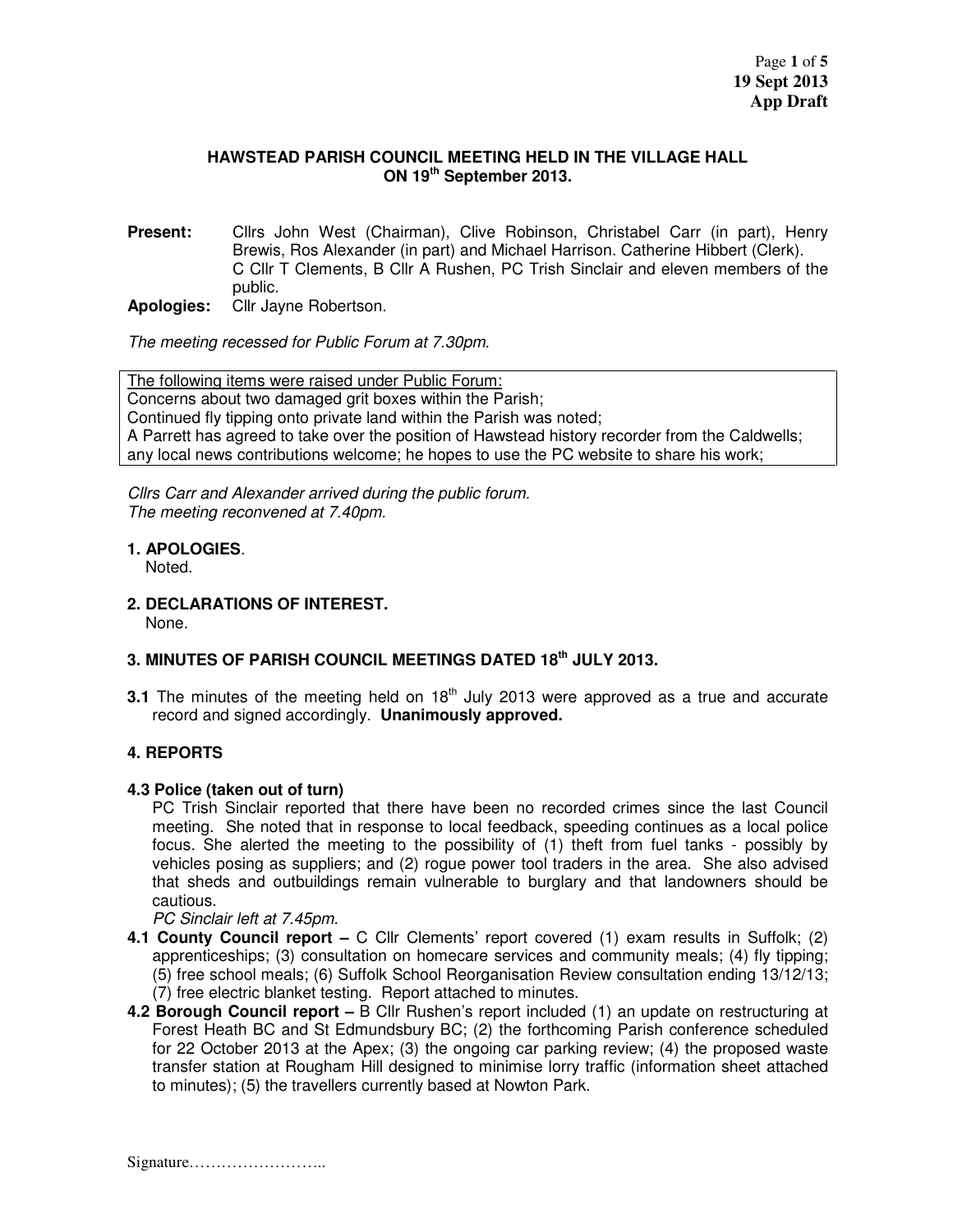- **4.4 Communications:** Cllr Brewis reported that (1) according to advice from Suffolk CC for those on the Hawstead exchange and living within 1.8km of the box at the junction of Bells Lane and the village green, Broadband speeds should increase significantly from June 2014; (2) Andy Parret has kindly agreed to help develop the Hawstead PC website; (3) the email distribution list continues to work well – new additions welcome; (4) consideration will be given to holding a coffee morning in October 2013.
- **4.5 Environment:** Cllr Carr reported that (1) the footpath officer has confirmed that the footpaths are in reasonable order, although one section over the Cranks by Pinford End is rather overgrown. Following discussion it was AGREED to leave this section of path as it is passable and the growing season is coming to an end; (2) it was noted that the bridges over the Cranks are slippery. Following discussion it was **AGREED that the PC would investigate setting up a working party to put chicken wire over the bridges and would approach the footpath officer in the first instance;** (3) the barn owl boxes have had their annual check from Suffolk Wildlife Trust – no owls this year; **(4) she will contact the person who has undertaken rabbit control on the Green in recent years at no charge to see if this arrangement can be continued; (5) quotes for mole control will be arranged for the next PC meeting; (6) quotes for the tree work at Brook Green needed over the winter will be arranged for the next meeting.**
- **4.6 Highways and safety:** Cllr Harrison reported that Suffolk CC has undertaken a spot check exercise in the village recently which will identify the existence of any speeding problem. Cllr Brewis reported that he had investigated the possibility of creating a safe off-road walkway between Cullum Cottage and the Green but there were concerns that the extent of pruning required to achieve this might kill the boundary hedge. Discussion followed about the possibility of creating a safe walkway using both sides of that section of road. **It was AGREED that Cllr Alexander would investigate this further with both landowners and the Highways Authority.**
- **4.7Achieving Excellence;** In the absence of Cllr Robertson it was reported that; (1) three broadly similar quotes (approx. £75 plus VAT) had been received for a replacement laminated village map (showing available footpaths) for the village hall only**. Cllr West proposed and Cllr Brewis seconded the proposal that an order be placed with LAH Signs with whom Cllr Robertson has had previous dealings – all agreed;** (2) sample standard anti-dog fouling signs have been obtained from St Eds. These were tabled and discussed. **It was AGREED that Cllr West would investigate the possibility of sourcing signage similar to that found in the churchyard.**
- **4.8 Planning and legal:** Cllr Robinson reported that (1) whilst the easement is yet to be completed by the landowners, the Council has no further part to play, given that it has agreed terms and has been billed for the agreed contribution to the landowners legal costs**. It was AGREED that the Council should clarify that settlement of the invoice for the legal fees is conditional upon release of the Council from any ongoing liability;** (2) the potholes at the Almshouses have been repaired.
- **4.9 Clerk Report**  The clerk report (document 4.9) was received and noted.

### **5. TO CONSIDER**

**5.1 CCTV in Hawstead (including possibility of initial survey to advise on potential systems);** Voting on this item had been deferred from the previous Council meeting where it had been discussed in some detail. Following discussion, a majority of Councillors voted not to proceed with this initiative. Those present were grateful to Cllr Brewis for the research he had undertaken on this item.

#### **5.2 Horse chestnut tree project;**

The report from the contractors who had undertaken experimental treatment on horse chestnuts on the village green afflicted by bleeding canker in 2011 was received and noted;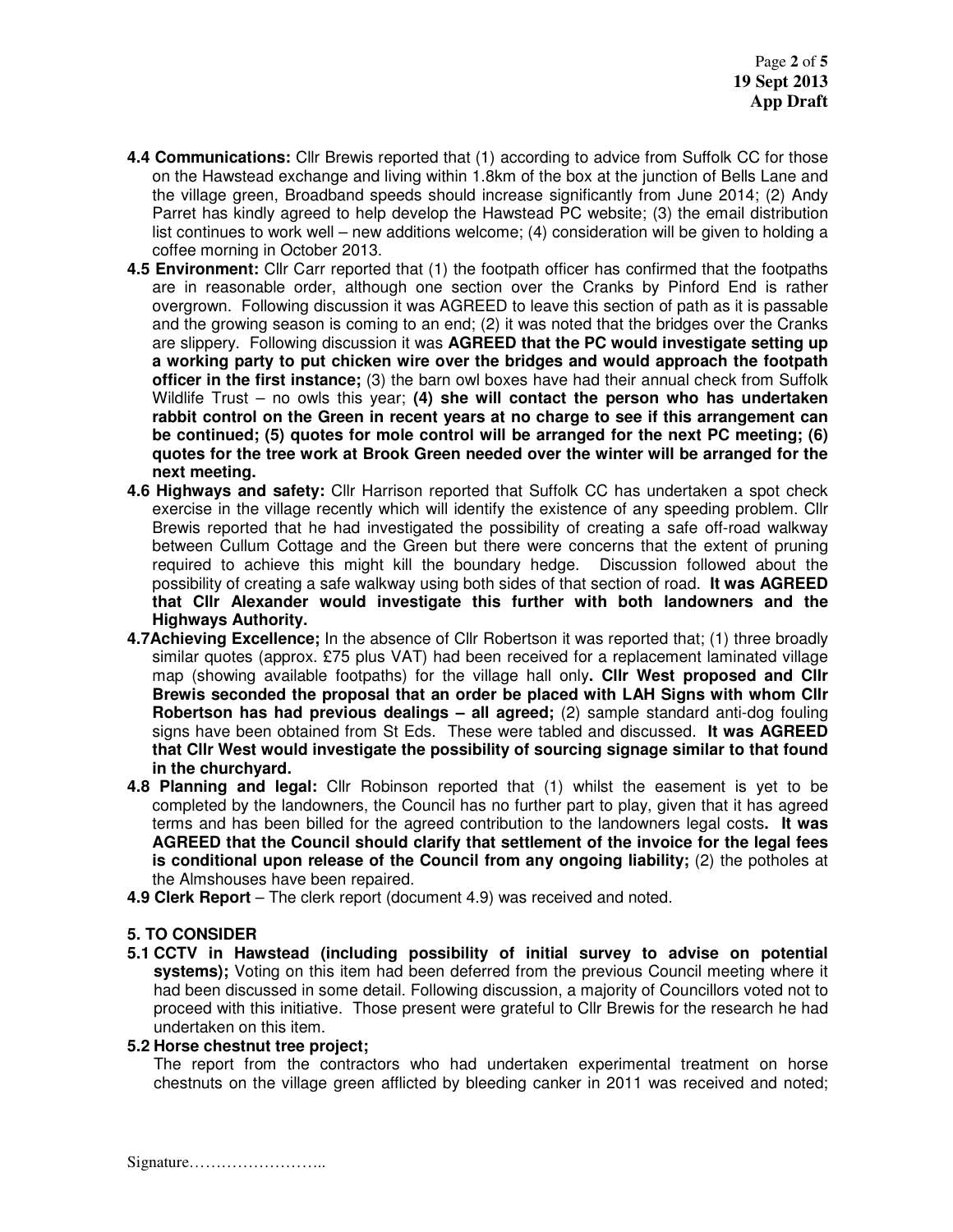the disease has been halted on three of the trees. It was noted that any further progress would be kept under review.

- **5.3 Outcomes of the rural profiling pilot:** the meeting discussed the information posted on the data bank established by St Eds following the desktop survey exercise. **It was AGREED that the case officer should be invited to make a short presentation of his findings at a forthcoming meeting.**
- **5.4 Procedure for handling planning applications: It was AGREED to keep this item under review** in the event that the number of planning applications the Council is required to consider outside of its scheduled meetings becomes unmanageable.
- **5.5 Soil Protection Review: Cllr Carr agreed to progress this item in order to ensure the Council is operating within the appropriate regulations concerning soil protection.**
- **5.6 Signage on Green:** see item 4.7 above**.**
- **5.7 Bottle bank review:** The meeting reviewed the operation of the bottle bank. The following issues were discussed; (1) instances of overflowing; (2) procedure for emptying; (3) speed of response by St Eds; (4) the possibility of a second bank and any impact on visual outlook from hall and associated damage to car park; (5) use of signage on bank to direct customers to next bank if full/ provide tel number to trigger the emptying of the bank; (6) the possibility of a single bigger bank**. It was AGREED that the Council should (i) affix signage to the bank providing contact details for emptying/ details of the nearest alternative bank; (ii) give the hall cleaner the telephone number to enable her to arrange for the bank to be emptied; and (iii) review this issue in six months**.
- **5.8 Insurance renewal:** consideration was given to the insurance renewal proposal from Suffolk Acre dated September 2013 and the possibility of securing a small discount for a long term commitment. **Given that the Council will be subject to re-election in less than two years it was UNANIMOUSLY AGREED to renew for a single year only on the terms proposed.**
- **5.9 Play inspection report:** the play inspection report dated August 2013 from St Eds BC was received and noted. Risks identified were all graded at low or very low.
- **5.10 Spare number**
- **5.11 Councillor's responsibilities**. The meeting discussed the allocation of responsibilities amongst Councillors **and it was AGREED that with immediate effect, Cllr Alexander would take over responsibility for footpaths and trees, leaving Cllr Carr continuing as greens warden.**

#### **6. PLANNING APPLICATIONS, APPEALS AND NOTIFICATIONS**

**6.1 Grant of SE/13/0726/FUL re proposed cart lodge at land west of Pinfold End Farmhouse.**  Noted.

**6.2 Refusal of appeal APP/3525/A/13/2192395 re land south of the Firs, Pinford End.**  Noted**. It was AGREED that copies of this decision letter should be circulated.** 

**6.3 To consider application SE/13/0829/LB and SE/13/0830 re erection of a single storey side extension at 10 the Pound:** Cllr Robinson described the proposals to the meeting; discussion covered the proposed improvements in insulation/energy efficiency and the external elevations. **It was UNANIMOUSLY AGREED that the Council had no objection to these applications.** 

**6.4 Planning application SE/13/0878 Oak Lodge:** Cllr Robinson described the proposals; discussion included any impact on neighbours; insulation; improvements in spatial use. **It was UNANIMOUSLY AGREED that the Council had no objection to these proposals.** 

### **7 FINANCE**

**7.1 To receive and review the quarterly summary of finances dated 31 August 2013;** the summary of finances dated 31 August 2013 (copy attached) was received and noted.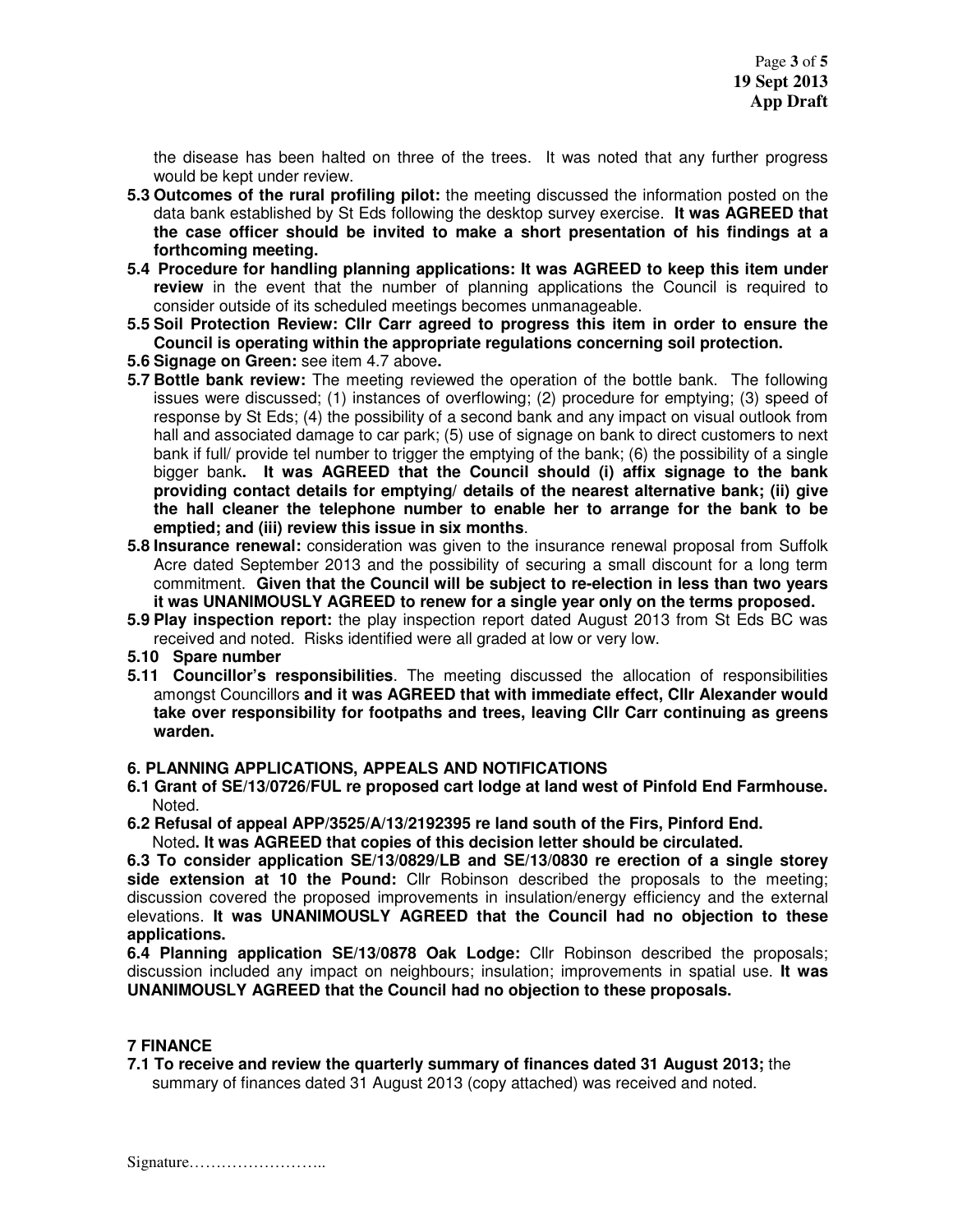**7.2 To receive and review the bi-monthly summary of finances;** the bi-monthly summary of finances for July-August 2013 (copy attached) was received and noted. **It was AGREED that proposals for transferring money onto deposit would be brought to the next meeting.** 

**7.3 To approve cheques to be issued.** The issue of the following cheques was **UNANIMOUSLY APPROVED:-** 

| Detail                | Cheque no | <b>TOTAL £</b> |
|-----------------------|-----------|----------------|
| <b>BDO</b>            | 092       | 120.00         |
| Hawstead<br>Parochial | 093       | 173.57         |
| Council               |           |                |
| Ricoh                 | 094       | 41.77          |
| Pretty's              | 095       | 200            |
| Catherine<br>Hibbert  | 096       | 112.17         |
| <b>HMRC</b>           | 097       | 126.00         |
| Catherine<br>Hibbert  | 099       | 504.00         |
| <b>Suffolk Acre</b>   | 098       | 394.51         |

**7.4 To receive and approve the BDO audit report for 2012/13:** The BDO audit report for 2012/13 was received and noted.

**7.5 To consider issues arising from the BDO audit: it was AGREED that further information relating to the Council's property assets should be identified prior to the next audit.** 

#### **8. CHAIRMAN'S SUMMARY**

The Chair proposed that, given the Council's current reserves, and the current poor bank interest rates, consideration should be given to the following expenditure for the benefit of the local community; (i) benches up to £500 each (possibly at Pinford End and Whepstead Road); (ii) replacement Xmas lights up to £2-300; (iii) a quality mini goal post for use by children on the appropriate part of the Green up to about £400; (iv) replacement noticeboards at the village hall and the Pound (up to £500 in total). If agreeable in principle, Councillors will be asked to approve these items at the next meeting, provided that suitable quotes can be obtained.

The Chair also noted the following:- (1) the pub continues to be marketed; (2) no planning application has been received in respect of the Khaki Devil enterprise at Brook. Green

### **9. CORRESPONDENCE**

The following correspondence was noted:-

9.1 Letter from J Dainty dated 25 July 2013

9.2 Traffic restriction order effective from 30 September

9.3 The Local Councillor August 2013

9.4 Letter from All Saints Church dated 31 August 2013 confirming that the churchyard is open. There was some discussion on this item and it was **AGREED that the clerk would investigate whether there is a grant available for Councils to use for mole control etc. on Parochial Council land.** 

#### **10. DATE OF NEXT MEETING**

**21st November 2013.**